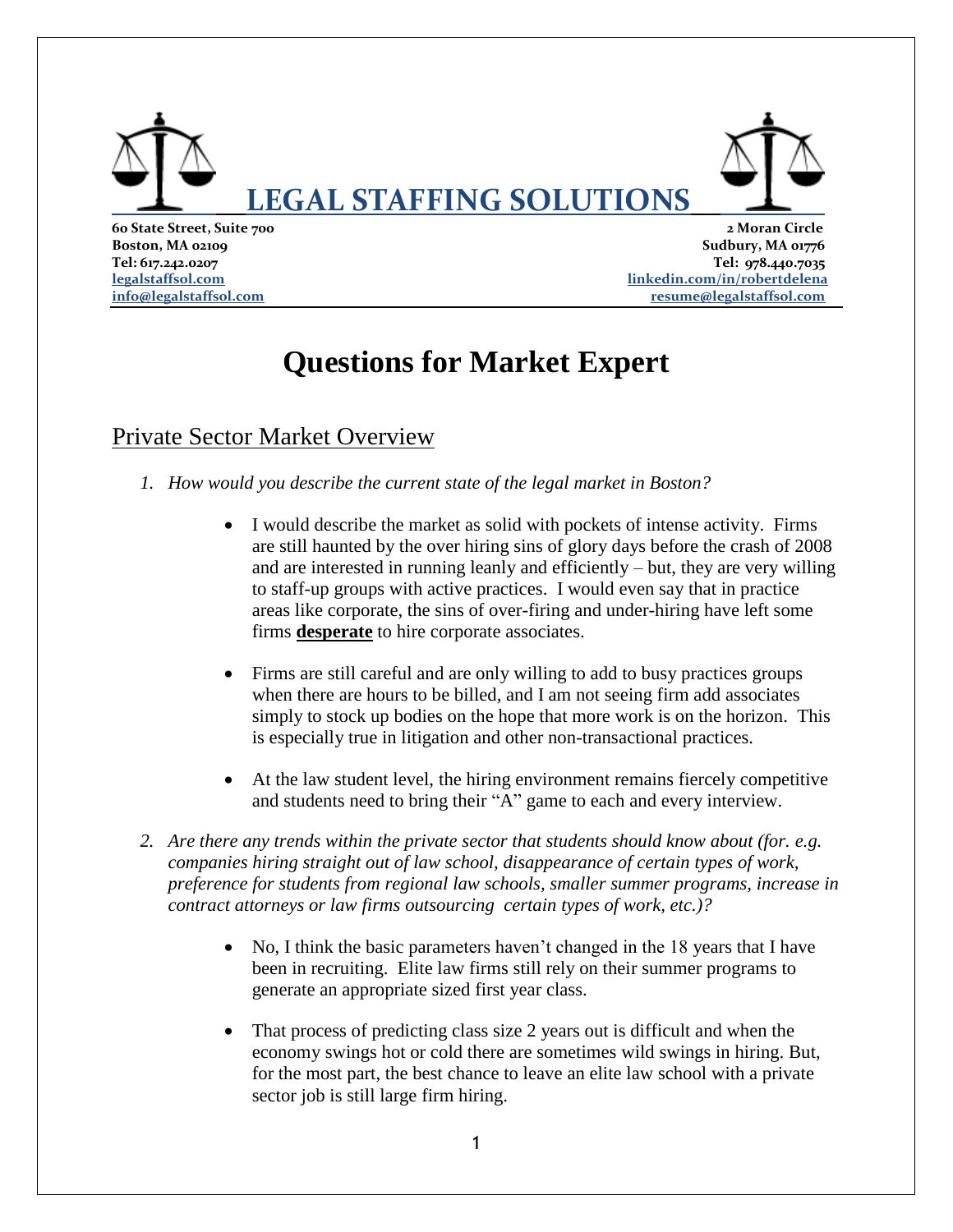- Non-law firm hiring for companies will also look for more experienced attorneys.
- And, despite company's outsourcing some licensing and IP legal work to boutiques, major Boston clients still rely on large firms for their day to day legal needs – especially on the corporate side.
- I am sure we will discuss this later in the podcast, but Boston is a hotbed for tech and biotech companies and the seed money both on the private equity side and public equity side that fuels them. These clients need sophisticated law firms to do that work and sophisticated law firms need great associates to do the deals those clients require – and the search for those associates goes well beyond the local law schools that are here.
- *3. Apart from the regular lateral movement among firms, has there been any significant attorney movement to or from firms which attend our EIP that students should know about?* 
	- No major collapses in 2015. Edwards Wildman continued to merge itself into new formulations and is now Locke Lord. That merger caused many partners to defect to other firms, but the office is committed to surviving.
	- Wilson Sonsini opened a Boston office is has big plans to expand from the initial 3 partners that started the office. Wilson Sonsini is a 700 person firm with 15 offices around the world. They will be on the hunt for a group of corporate or IP partners to join.
	- Polsinelli also opened here. They are an AM Law 100 firm with more than 775 attorneys in 19 offices. Thus far, office is only IP based, but should diversify.
	- Sidley has similar plans to grow from its 12 person office that for the moment focuses only on Broker/Dealer work.
- *4. Are there any changes in terms of the client profile for leading firms in Boston?*
	- Boston will always be an incubator for tech and biotech companies ranging from early stage start-ups to emerging companies to larger public companies.
	- A key component to that kind of technology fueled company practice is finding seed money to fund them. So, Boston is always hotbed for venture capital companies and private equity companies that pool money and invest in these local tech and biotech companies.
	- There are certainly ebbs and flows in the activity level for local clients -- but the types of clients remain the same, so there are rarely changes, and there have not been any significant developments in the client base over the past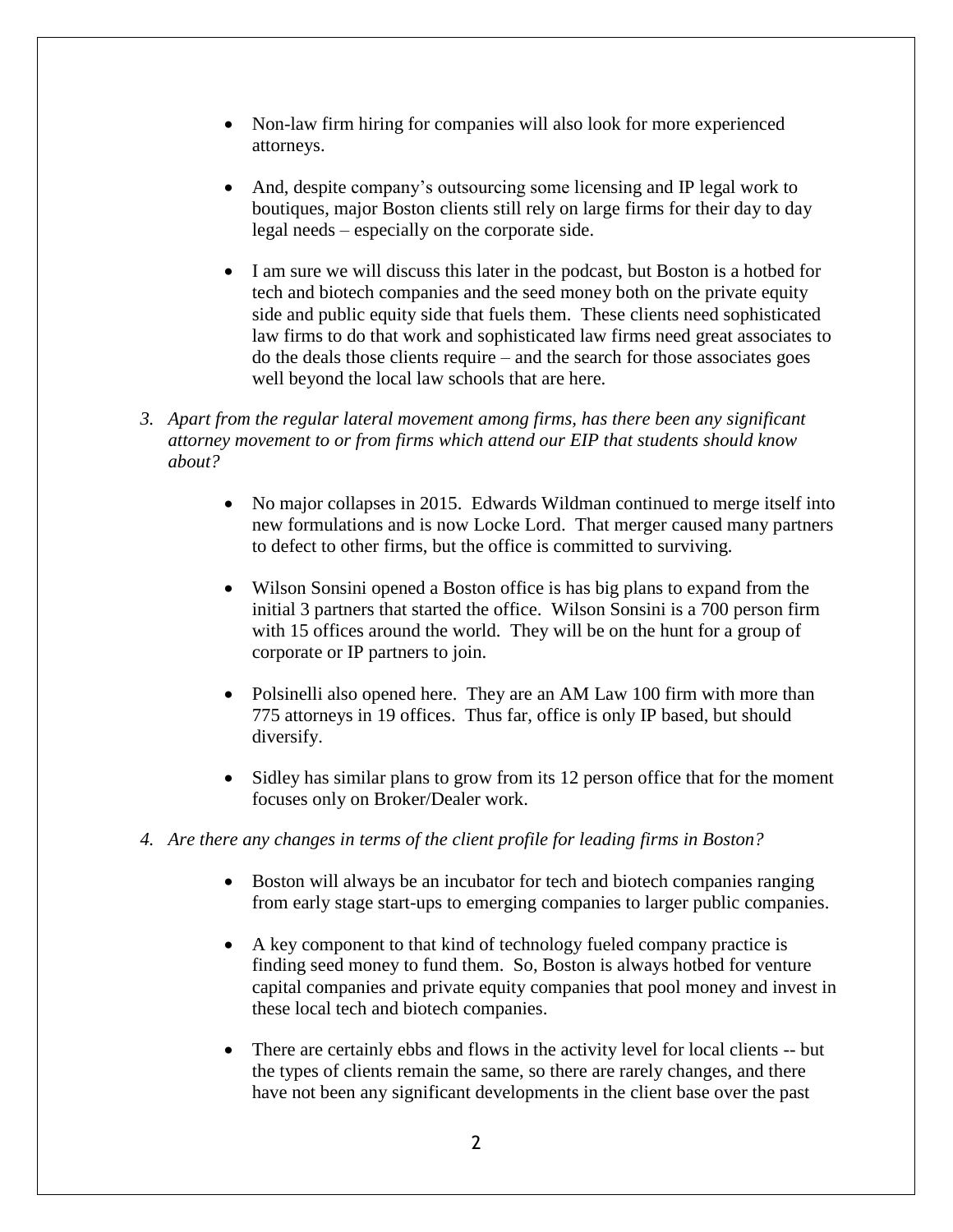year. A single tweet from Hillary Clinton managed to savage the biotech sector for the past 6 months, so be on the lookout for the Presidential Election. Candidates that vow to regulate the drug sector will negatively affect the biotech sector in Boston. This would impact corporate hiring to the downside, but could boost litigation and regulatory groups.

- *5. Can you tell us which firms are the most selective?* 
	- I think the big three in Boston are still Ropes; Wilmer; and Goodwin. As a result, they are the most sought after and have the luxury to be the most selective.
	- One other firm demonstrating a high level selectivity is Latham. That newer office in Boston has a particular student in mind for its corporate and white collar litigation practices and adheres to a stricter grade curve in hiring.
	- Lastly, it is too soon to tell if Morgan Lewis will be in this elite group. Bingham was when it was alive and well, and Morgan Lewis essentially swallowed that entire Boston office – so it is logical to assume that Morgan Lewis will hire based on a more selective profile.
- *6. Can you tell us what other firms might appeal to our students (leading boutique practices, etc.)?*
	- I divide the rest of the firms into two groups:
		- First group are bigger platform national firms with a sizable Boston presence like Cooley, Proskauer, Jones Day, Morgan Lewis, Skadden, Weil, H&K, DLA, Foley & Lardner, K&L Gates, and Nixon Peabody.
		- Second group are firms that might have other offices but are still thought of as "Boston" firms and as a result are smaller with a more local flavor to their practices – Mintz, Choate, Nutter, S&W, Foley Hoag, Brown Rudnick and Goulston & Storrs.
- *7. Can you highlight other firms that have a significant presence in Boston?* 
	- A small handful of firms that are satellites in Boston and might not be as obvious to students but are still worth a look are Gunderson; Day Pitney; MW&E; Dechert; Pepper Hamilton; Robinson & Cole; and McCarter English.
	- There are also several national firms that have a presence in Boston that I would NOT describe as significant, but are worth noting. That list includes: LeClair Ryan; Fragomen; Robins Kaplan; Dentons; Eckert Seamans; Saul Ewing; White and Williams; Wilson Elser; Olgletree Deakins; Lewis Brisbois; Gordon & Rees; Duane Morris; Hinshaw Culbertson; and Littler Mendelson.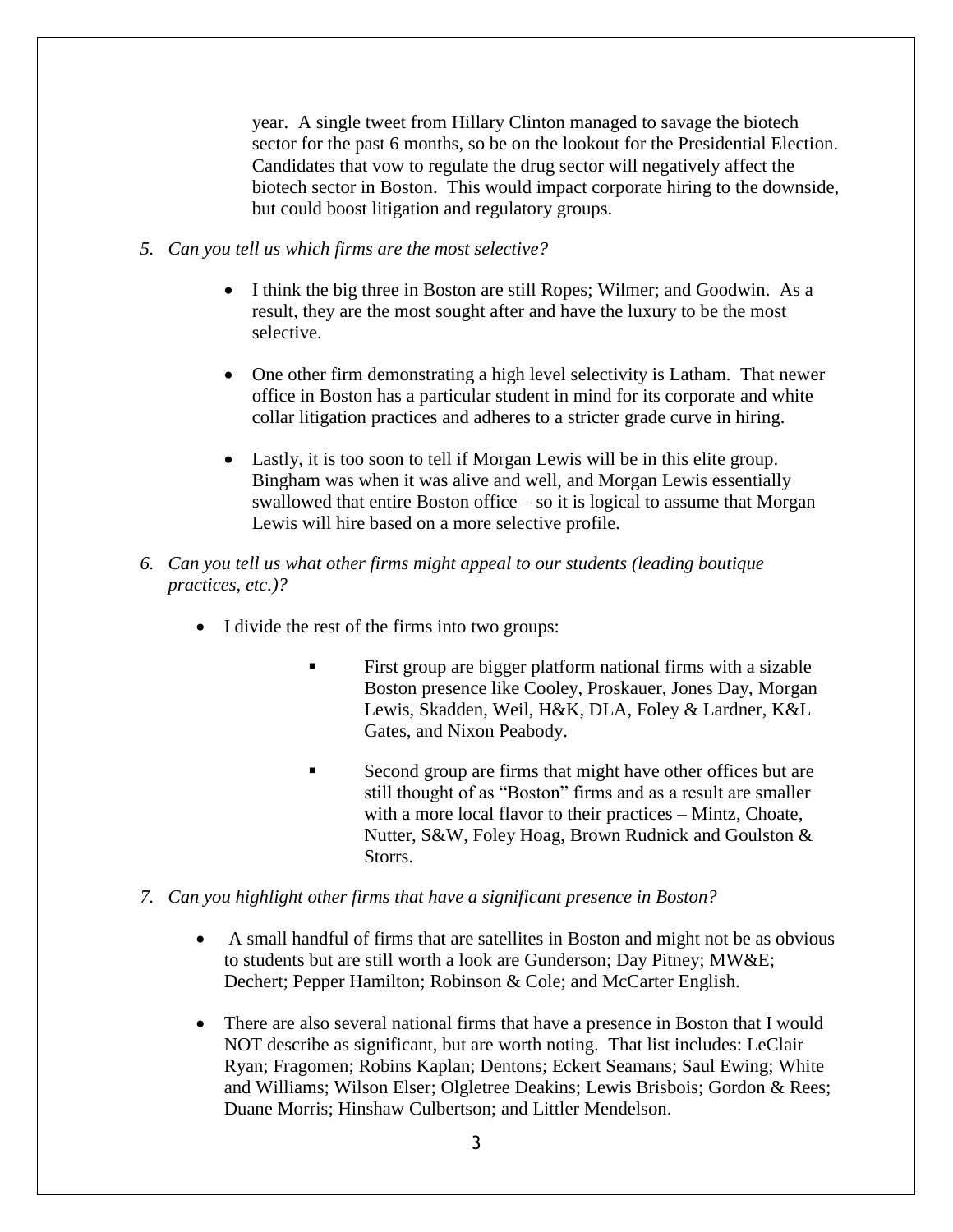- *8. What are some effective ways for students who are interested in Boston firms to distinguish themselves?*
	- The most important thing students can do it demonstrate that they understand the market. Know that Boston is a hot bed for tech/biotech and venture capital investment. *And, that work tends to translate into corporate hiring, so I always tell 1L's – even the ones that are sure they want to be litigators – to at least mention corporate as a possible area of interest to keep the door cracked open.* Foreclosing corporate as an option means competing for a much smaller pool of potential offers.
- *9. Where do most associates leaving firms in Boston go?* 
	- One great advantage to this market is the prevalence of early stage tech and biotech companies. As those companies grow they tend to hire 1-4 lawyers with vary degrees of experience. So, associates in Boston usually have multiple chances to leave law firm life for in-house opportunities.

## Practice Areas Questions

- *10. What are the most common practice areas within firms in Boston?* 
	- Boston will always be an incubator for tech and biotech companies ranging from early stage start-ups to emerging companies to larger public companies. A key component to that kind of technology company practice is finding seed money to fund them. So, Boston is always hotbed for venture capital companies and private equity companies that pool money and invest in these local tech and biotech companies.
		- Corporate groups in Boston are busy and associates are working long hours and firms need more folks to level out this supply and demand imbalance.
		- Areas of intense activity include the facets of corporate practice that are based on the local client base. They include – fund formation, VC/Hedge Fund/Capital Markets financing and investment in emerging companies (both tech and life sciences), private equity driven M&A and buyout work, and public company work also known as securities compliance.
		- The other area that is always hot in Boston due to the technical nature of the client base is patent prosecution and patent litigation work. But, that work is available usually to folks with advanced since degrees.

#### *11. In which practice areas have you seen less activity?*

 Sure, litigation is an area that is steady and stable and I am sure is fairly busy at all major firms. Particularly, white collar/government investigations/securities related litigation. However, from a purely staffing standpoint, firms in Boston are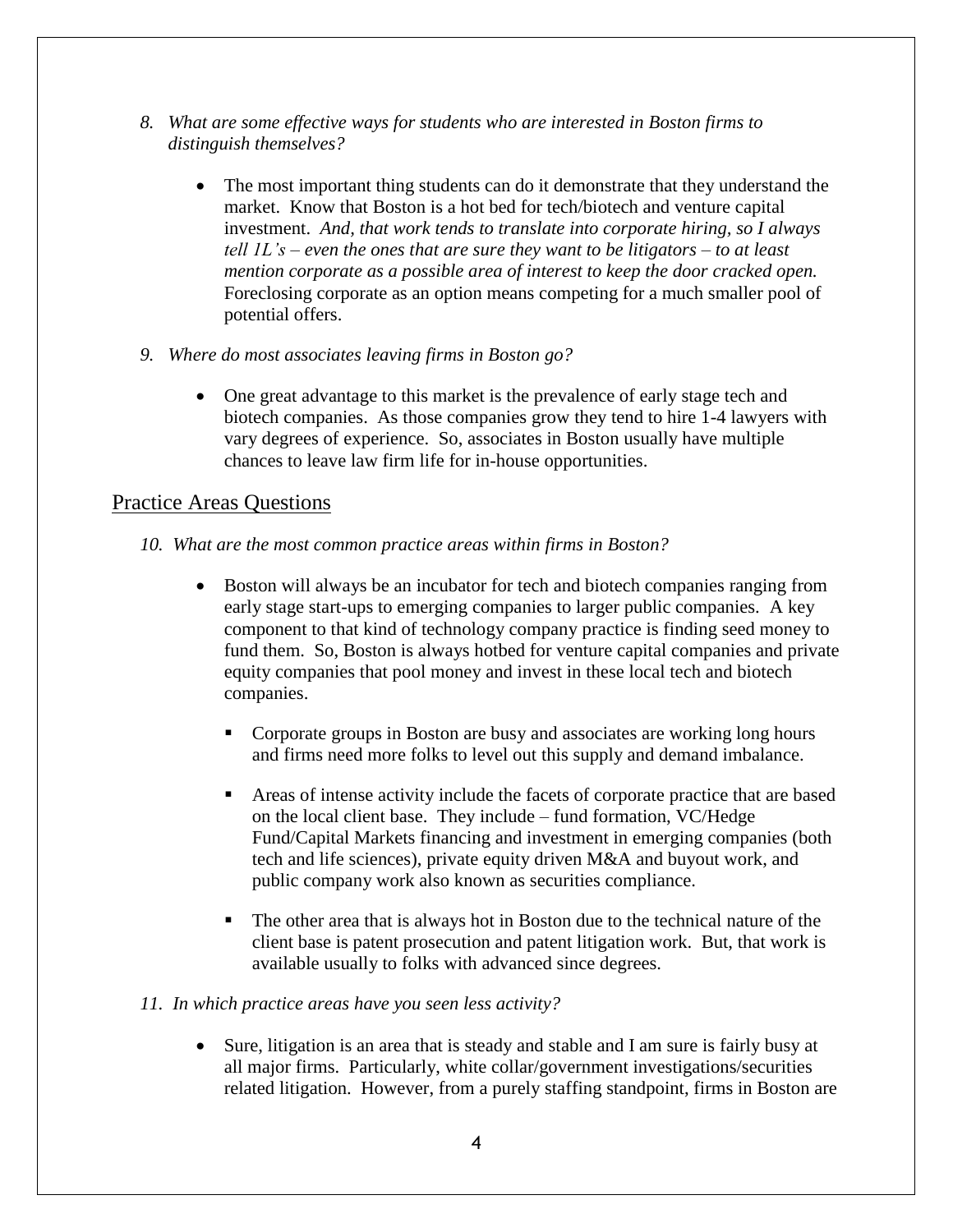looking for fewer lateral associates for these groups. That isn't a perfect indicator for the demand for 2L's, but as a general rule of thumb – Boston firms are usually looking for more associates interested in corporate than litigation. Why? Because there is more corporate work in this market. So, even when litigation is hot, it never seems to translate into increased hiring like I see on the transactional side. But, again, I am answering this question from a lateral hiring standpoint. It might be that firms are more likely to hold on to litigation associates because they have less opportunity to leave as in-house attorneys. So, there are fewer spikes and dips in hiring for litigation than corporate.

- *12. Are there any practice areas that are less available than others in Boston?*
	- $\bullet$  Yes, the three E's energy, environmental, entertainment are never really big here. I have seen a little more environmental and energy work as those practice have morphed into tax credits, carbon offsets, in other words more intangible parts to businesses and business compliance, but in general that work is still stronger in other markets. Also, project finance and international are also more suited for NY and DC than Boston.
- *13. Are there some practice areas which associates shy away from but which students should seriously consider if they want to be in Boston?*
	- There are a couple of subsets of corporate that their mere mention of at certain firms can be a plus. Firms like Proskauer and Cooley and Goodwin are also on the hunt for fund formation lawyers. (Just mentioned fund formation at Proskauer-Boston can put you at the top of the pile).
	- Also most major firms do a lot of licensing and tech transfer work. Some of that work requires a technical background, but not always. Sometimes just an interest in licensing work can put an associate on a career path to specialize in it. So, if a student has an interest in how biotech companies and tech companies license out their IP to generate revenue, it is worth a mention.

#### Working in Boston

- *14. What resources do you suggest students consult if they are not from Boston but considering practicing there?*
	- The nice thing about Boston based corporate work is that lawyers have a chance to participate in the full lifecycle of a business. Entrepreneurs start with a dream and look to put that dream into practice with a start-up company. Those dreams require funding.
	- Venture capital companies here pool money with an eye toward investing it locally. If that startup company gets big enough they will be attractive to bigger private equity shops for investment or acquisition. If they get to the point when they are attractive enough to investors, they will go public.